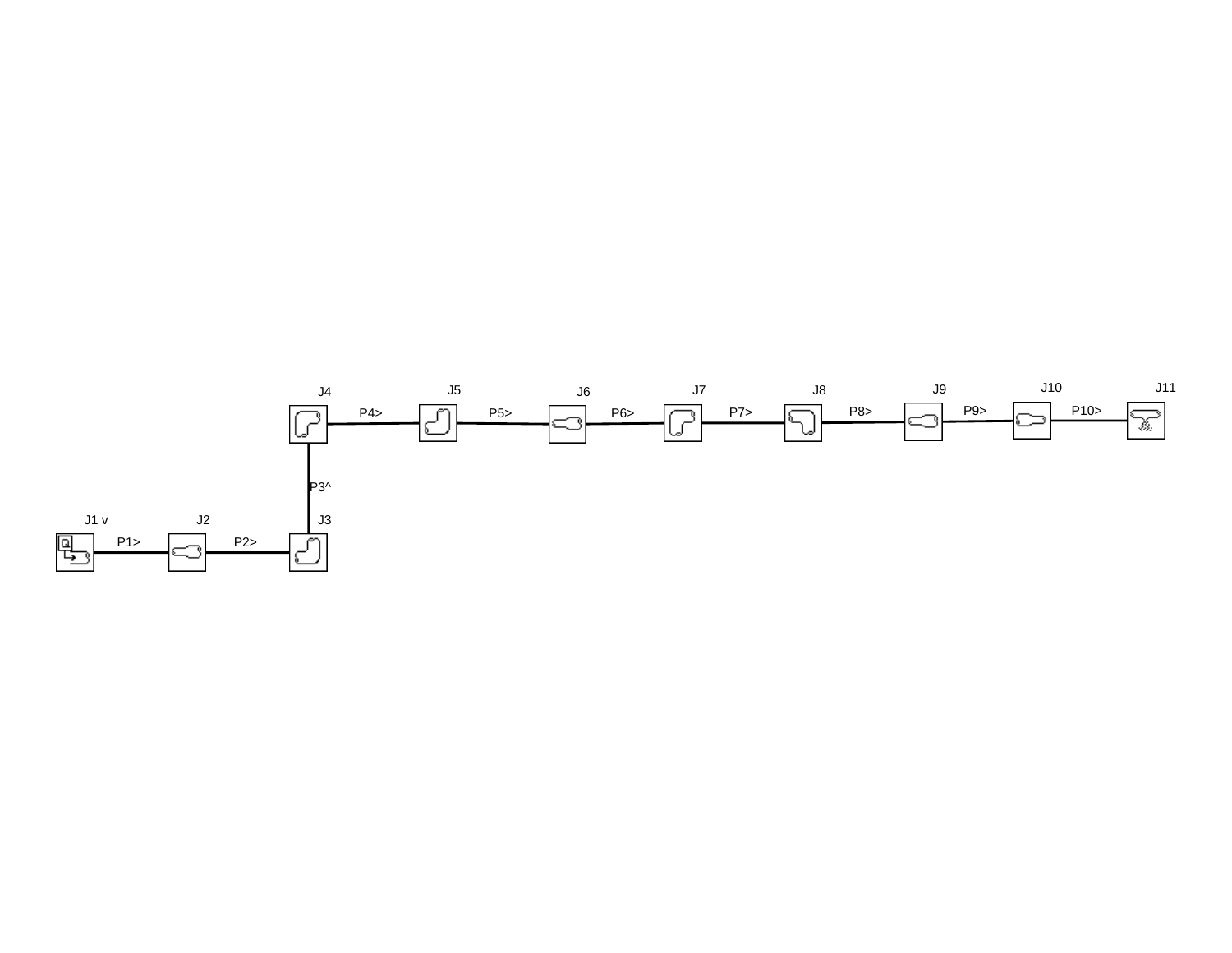AFT Fathom 5.0 Output 2/4/2005 2012 2012 2013 2014 SNS

## (1 of 3)

## CERN SYRINGE FLOW ANALYSIS

Title: CERN SYRINGE FLOW ANALYSISAnalysis run on: 2/4/2005 5:18:21 PM Application version: AFT Fathom Version 5.0 (2004.05.13) Input File: C:\Documents and Settings\vbg.ORNL\My Documents\My Files\High Energy Neutrino\Fathom\HgJet Syringe Single Flow.fth

Heat Transfer with Energy Balance Fluid Database: AFT Standard Fluid: Mercury Max Fluid Temperature Data= 500 deg. F Min Fluid Temperature Data= 0 deg. F Default Temperature= 80 deg. F Default Density= 846.7027 lbm/ft3 Default Viscosity= 3.69638 lbm/hr-ft Default Vapor Pressure= 1.0636E-04 atm Viscosity Model= Newtonian

Atmospheric Pressure= 1 atm Gravitational Acceleration= 1 g Turbulent Flow Above Reynolds Number= 4000 Laminar Flow Below Reynolds Number= 2300 Overall Delta Head = -126 feet Overall Delta Pressure = -743 psid Overall Frictional Pressure Loss = 732 psid Total Inflow= 47.0 lbm/sec Total Outflow= 47.0 lbm/sec Total Energy Inflow= 53.5 Btu/s Total Energy Outflow= 53.5 Btu/s Maximum Pressure is 51.6 atm at Junction 1 Inlet Minimum Pressure is -26.8 atm at Junction 11 Outlet Maximum Static Temperature is 23.9 deg. C at Junction 11 Inlet Minimum Static Temperature is 20.0 deg. C at Junction 1 Inlet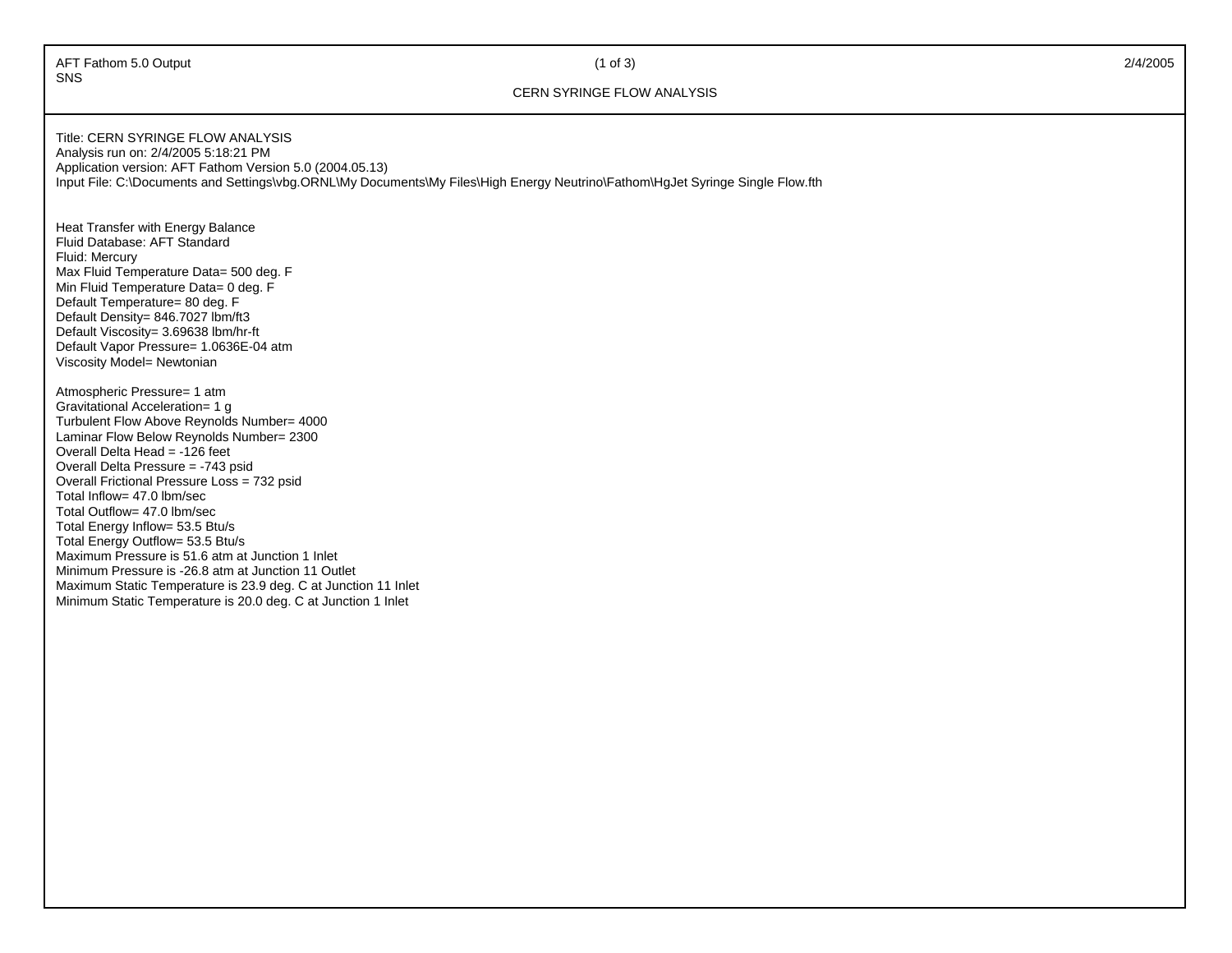(2 of 3)

## CERN SYRINGE FLOW ANALYSIS

| <b>Pipe Output Table</b> |                        |         |             |          |           |              |              |         |         |         |           |          |          |           |
|--------------------------|------------------------|---------|-------------|----------|-----------|--------------|--------------|---------|---------|---------|-----------|----------|----------|-----------|
| Pipe                     | Name                   | Pipe    | Vol.        | Length   | Flow      | Velocity     | Reynolds     | fL/     | P Stag. | P Stag. | dP Stag.  | P Static | P Static | dP Static |
|                          |                        | Nominal | <b>Flow</b> |          | Area      |              | No.          | $D + K$ | In.     | Out     | Total     | In.      | Out      | Total     |
|                          |                        | Size    | (qal/min)   | (inches) | (inches2) | (meters/sec) |              |         | (psig)  | (psig)  | (psid)    | (psig)   | (psig)   | (psid)    |
|                          | Hg Cylinder            | 8 inch  | 24.9        | 39.00    | 50.027    | 0.0487       | 8.62E+04     | 0.0925  | 743     | 743     | 0.000216  | 743.3    | 743.3    | 0.000216  |
| 2                        | Hg Supply              | ∣ inch  | 24.9        | 3.00     | 0.945     | 2.5753       | $6.27E + 05$ | 0.0486  | 740     | 740     | 0.317278  | 733.6    | 733.2    | 0.317278  |
| 3                        | <b>Hg Supply</b>       | 1 inch  | 24.9        | 16.00    | 0.945     | 2.5753       | $6.27E + 05$ | 0.2591  | 736     | 727     | 9.241468  | 729.7    | 720.5    | 9.241468  |
| 4                        | <b>Flex Metal Hose</b> | 1 inch  | 24.9        | 6.50     | 0.945     | 2.5753       | $6.27E + 05$ | 0.1053  | 723     | 723     | 0.687438  | 716.7    | 716.0    | 0.687438  |
| 5                        | <b>Flex Metal Hose</b> | l inch  | 24.9        | 6.50     | 0.945     | 2.5753       | $6.27E + 05$ | 0.1053  | 722     | 721     | 0.687438  | 715.3    | 714.6    | 0.687438  |
| 6                        | Supply Tubing          | 1 inch  | 24.9        | 5.00     | 0.679     | 3.5832       | 7.40E+05     | 0.0717  | 719     | 718     | 0.906474  | 706.1    | 705.2    | 0.906474  |
|                          | Supply Tubing          | 1 inch  | 24.9        | 11.20    | 0.679     | 3.5832       | 7.40E+05     | 0.1606  | 715     | 713     | 2.030501  | 702.2    | 700.2    | 2.030501  |
| 8                        | Supply Tubing          | 1 inch  | 24.9        | 45.00    | 0.679     | 3.5832       | 7.40E+05     | 0.6453  | 710     | 702     | 8.158263  | 697.2    | 689.1    | 8.158263  |
| 9                        | Plenum                 | 5 inch  | 24.9        | 3.00     | 22.020    | 0.1105       | $.30E + 05$  | 0.0100  | 690     | 690     | 0.000121  | 689.8    | 689.8    | 0.000121  |
| 10                       | Nozzle                 | None    | 24.9        | 4.00     | 0.119     | 20.3765      | .77E+06      | 0.2254  | 486     | 394     | 92.138748 | 77.5     | $-14.7$  | 92.138748 |